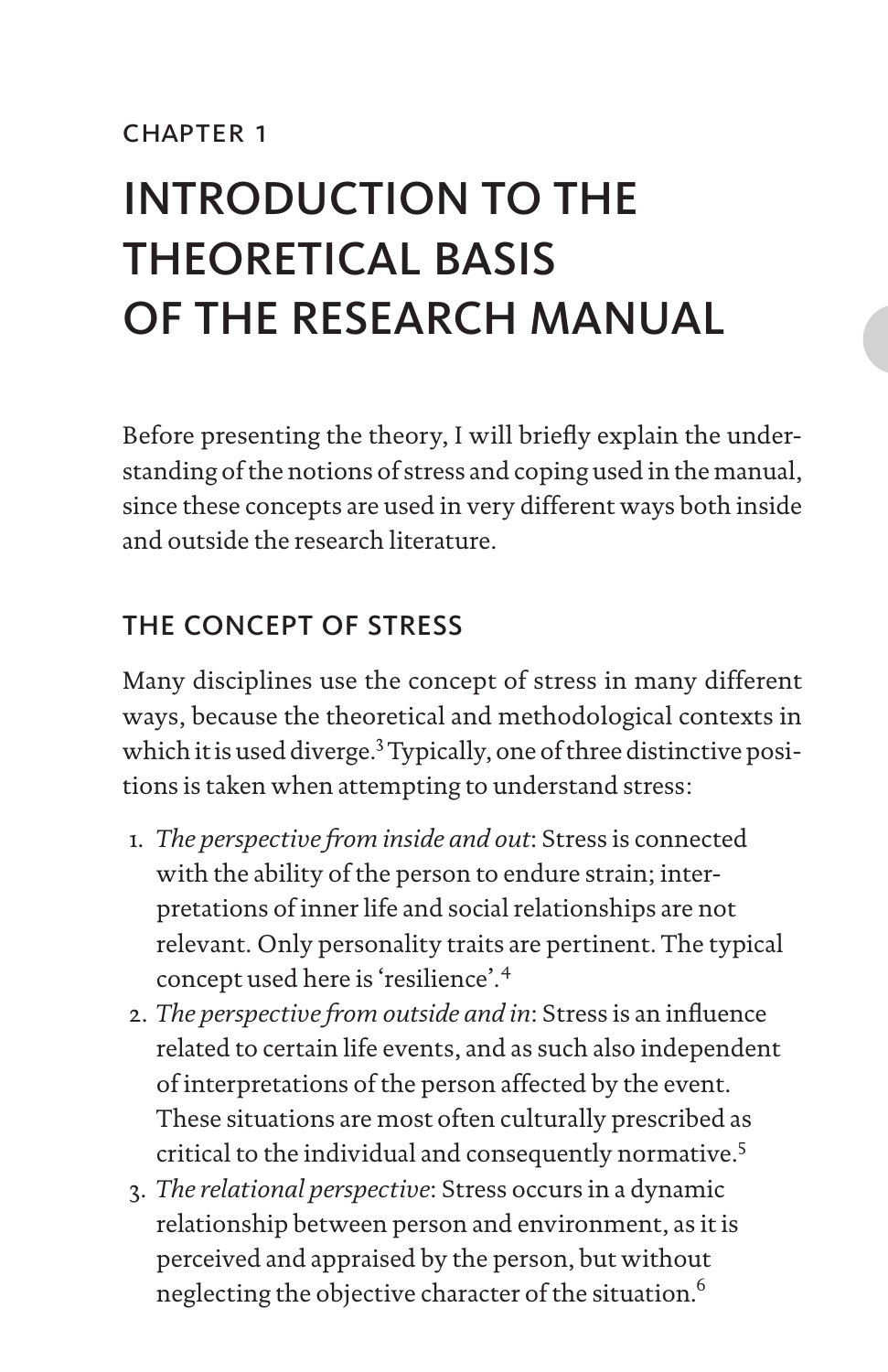The last position is the foundation of this manual. It is concordant with contemporary psychology, which is moving away from dualistic models because they are insufficient in investigating the interpretive relationship of the subject to the environment. An ongoing transactional relationship between person and environment (or, posed in a more philosophical way, *between subject and object*) is a foundation of modern psychology (Bronfenbrenner, 1979; Bruner, 1958; Lazarus & Launier, 1978; Sameroff, 2009).<sup>7</sup> Historically there has been a tendency in the science of psychology either to consider individuals from a purely environmental perspective, free of the interpreting person, or to adopt a purely intra-psychic perspective, examining the individual independently of the influences of their environment (Bronfenbrenner, 1979). This division refers to a classic conflict in psychology between different scientific ideals, which in turn stem from different understandings of what a human being is like. But it also refers to a – perhaps much deeper – theoretical problem in philosophy and psychology about how to bridge the gap between the mental and the surrounding world, and to what extent the individual is influenced by their social and cultural context. This is a fundamental philosophical conflict in psychology.<sup>8</sup> The problem of how to find out what is going on in the inner world of the subject is another classical problem of psychology and other sciences of which the human being is the object. The first and second positions listed above represent the either–or dichotomy that neglects Thomas & Thomas' classic theorem (Bronfenbrenner, 1979: 23):

If men define situations as real, they are real in their consequences.

The third position, the relational perspective, builds implicitly on this theorem, which recognises the transactional relationship between person and environment and the (deep) influence of perception and interpretation of the environment on cognition, emotions and behaviour. This is the mainstream position in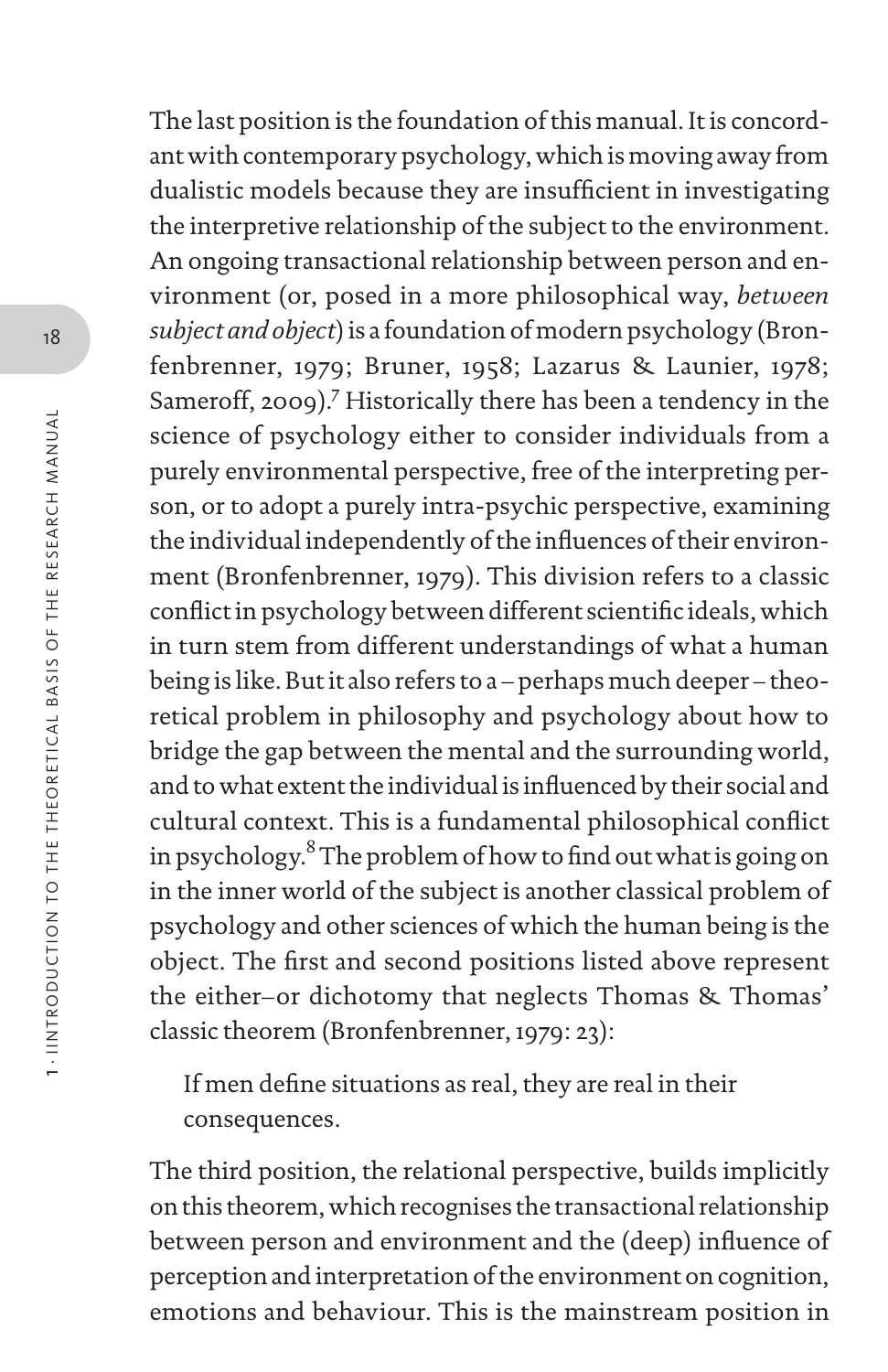modern psychology. It does not mean that the environment of the subject should be ignored in its objective sense (which is what happens when you only take a first-person perspective). The environment cannot be made to disappear through interpretations. The consequence is that every research project that studies a coping process should follow a double track: firstly, *the perspective of the subject on the environment – or the firstperson perspective* on the environment, and secondly *the same environment* described as objectively as possible – independent of the subject under study. This perspective could also be called the 'life circumstances' of the person studied. This objectively described analysis is an *analysis of conditions*. 9

The term 'stress', however, will be used very sparsely in the manual, precisely because the concept has obtained so many different meanings. Apart from the three mentioned positions, stress can also be 'positive' or 'negative', where 'positive' stress is related to constructive activity, and 'negative' stress is related to problems or burdens that do not disappear and are perceived as harmful by the person in question. Here, the terms 'burden' and 'negative emotions' will primarily be used. When the term 'stress' is used, it signifies only negative stress.

### THE CONCEPT OF COPING

The term 'coping' has been used as an expression of a positive outcome in some theoretical traditions, but also in the language of daily life: 'He coped well with the situation?'; 'Can you cope?'. The psychodynamic tradition of 'coping with it' is generally opposed to pathology: 'coping' means solving problems, while non-coping or use of defences is considered a sign of pathology. Here, 'defence' is a concept from psychoanalysis, defined as an unconscious and pathological protection against anxiety. Lazarus does not use the concept in this way, however. The danger in using the term in the psychodynamic way is that judgement of a person's way of acting and reacting to a burden very easily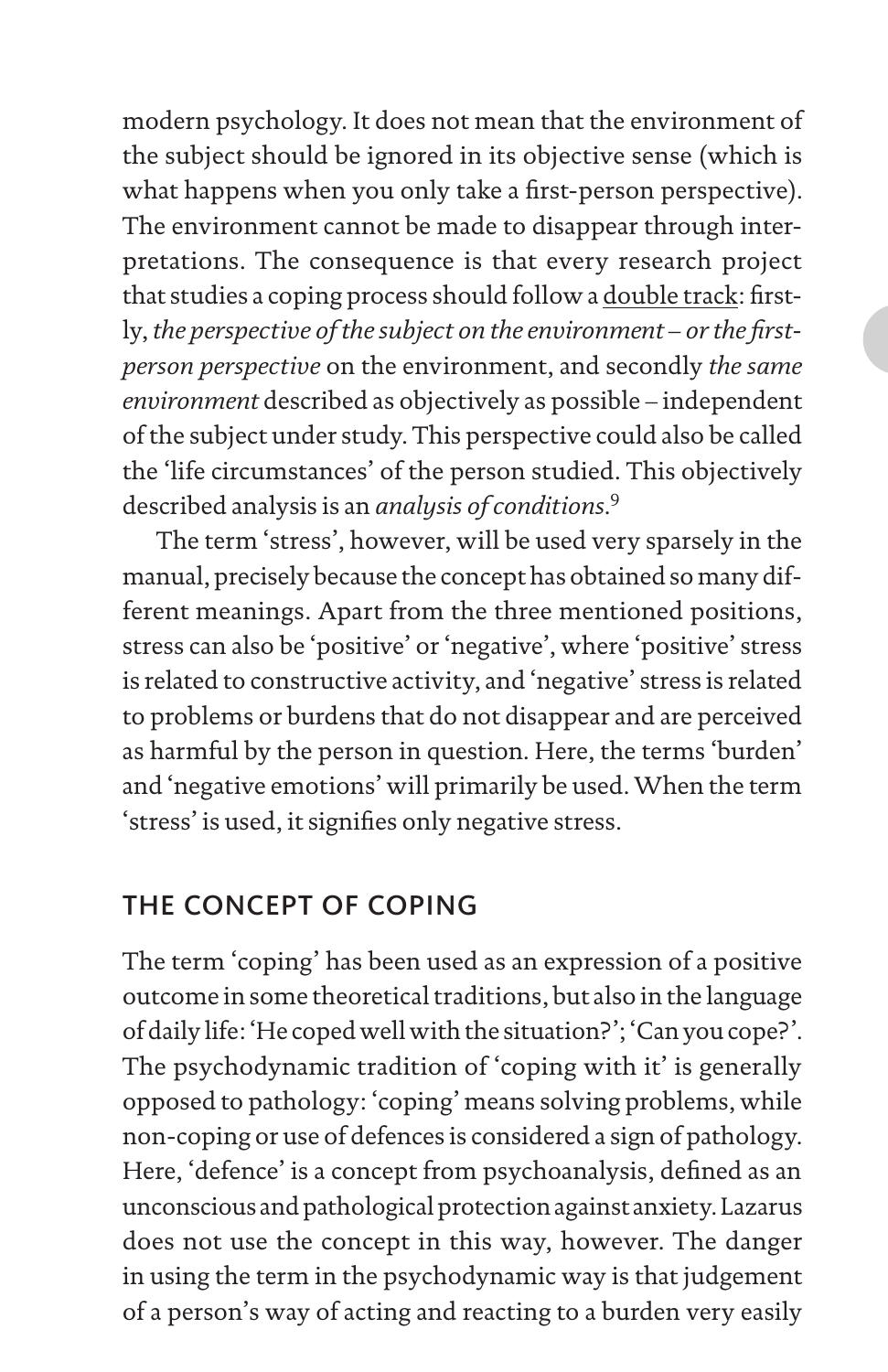becomes normative. The *personal meaning* of a situation is very easily overlooked, and it is personal meaning that decides whether a coping process is initiated. A dualistic and very categorical 'verdict' of 'normal'/'pathological' or 'right'/'wrong' could be the result. The transactional analysis in this book is not concerned with the categories of 'normal' and 'abnormal'. Rather, the objective is to investigate the particular perspective of the individual person in their struggle to regain control over important life issues. This does not mean, however, that we cannot analyse whether the person is acting appropriately in order to reach their goals. Are they really acting in accordance with their own interests?

In the psychodynamic understanding of the concept of coping we also find an underlying concept of control standing in for the 'normal', which is a debateable matter because the outset of a burden process is a loss of control and rarely does the person succeed in regaining control of the situation. This is seen, for example, in situations of irreversible losses. Situations of loss of control as part of the human condition could not by definition be called pathological. Sometimes – and very often – it is the social surroundings that intervene and solve the problems; sometimes they resolve themselves, as in the case of some diseases. In other words, we need a broader understanding of what is happening during the coping process when a person is struggling to regain control by attempting to mobilise resources that are not currently available to them. In the words of Lazarus, 'coping' is understood in the following way in this manual:

Constantly changing cognitive and behavioural efforts to manage specific external and/or internal demands that are appraised as taxing or exceeding the resources of the person (Lazarus & Folkman, 1984: 141).

Lastly, a warning about the way coping processes are labelled in English: be aware of the terminology. Sometimes coping processes are called coping *strategies* or coping *mechanisms*. This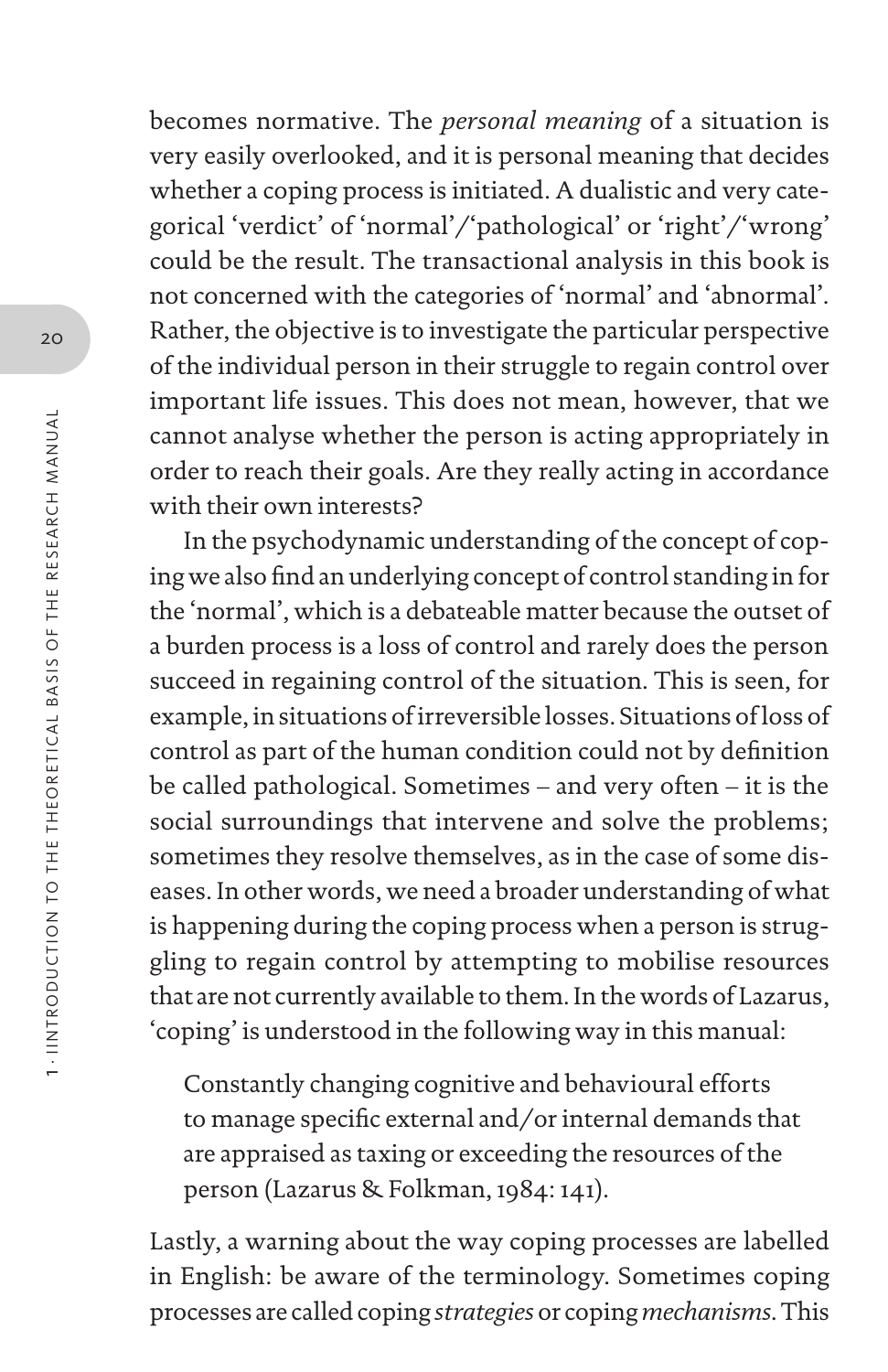last term must be considered a 'contradiction in terms', because coping processes, according to the understanding of Lazarus, are an expression of the person's *active and innovative* attempt to handle a difficult situation – in contradiction to the already learned and instinctive reactions built into the word 'mechanisms'.<sup>10</sup> Coping processes are never independent of the reflections of the person. On the contrary, a coping situation is – as mentioned earlier – by definition a new situation to the individual, which excludes a ready made answer to the situation. Therefore, the word *mechanisms* should not be used in connection with this understanding of coping.

## A THEORY-DRIVEN RESEARCH METHOD

Coping microanalysis is a theory-driven method. This means that the theory constitutes a systematic frame for the investigation of coping processes, giving the researcher the opportunity to capture all kinds of variations connected with burdens and their expansion without falling into the normative trap about what is normal or pathological. In addition, it is often a problem in stress research that life events or situations are said to be 'traumatic or stressful' without analysing how these are interpreted by the person in question. Sometimes normatively stressful situations are not experienced as stressful.<sup>11</sup> The method presented here should give the researcher the opportunity to detect a complex and sometimes contradictory picture of how a person is interpreting their situation. A life event can develop in many different and unexpected ways, and the frame of analysis should be able to capture this.

The theory-driven method does not mean that you must know everything about an informant beforehand, or that you must split up the developing event into minor categories; on the contrary, it allows you to analyse a coping process fully, detecting new and unexpected complexities.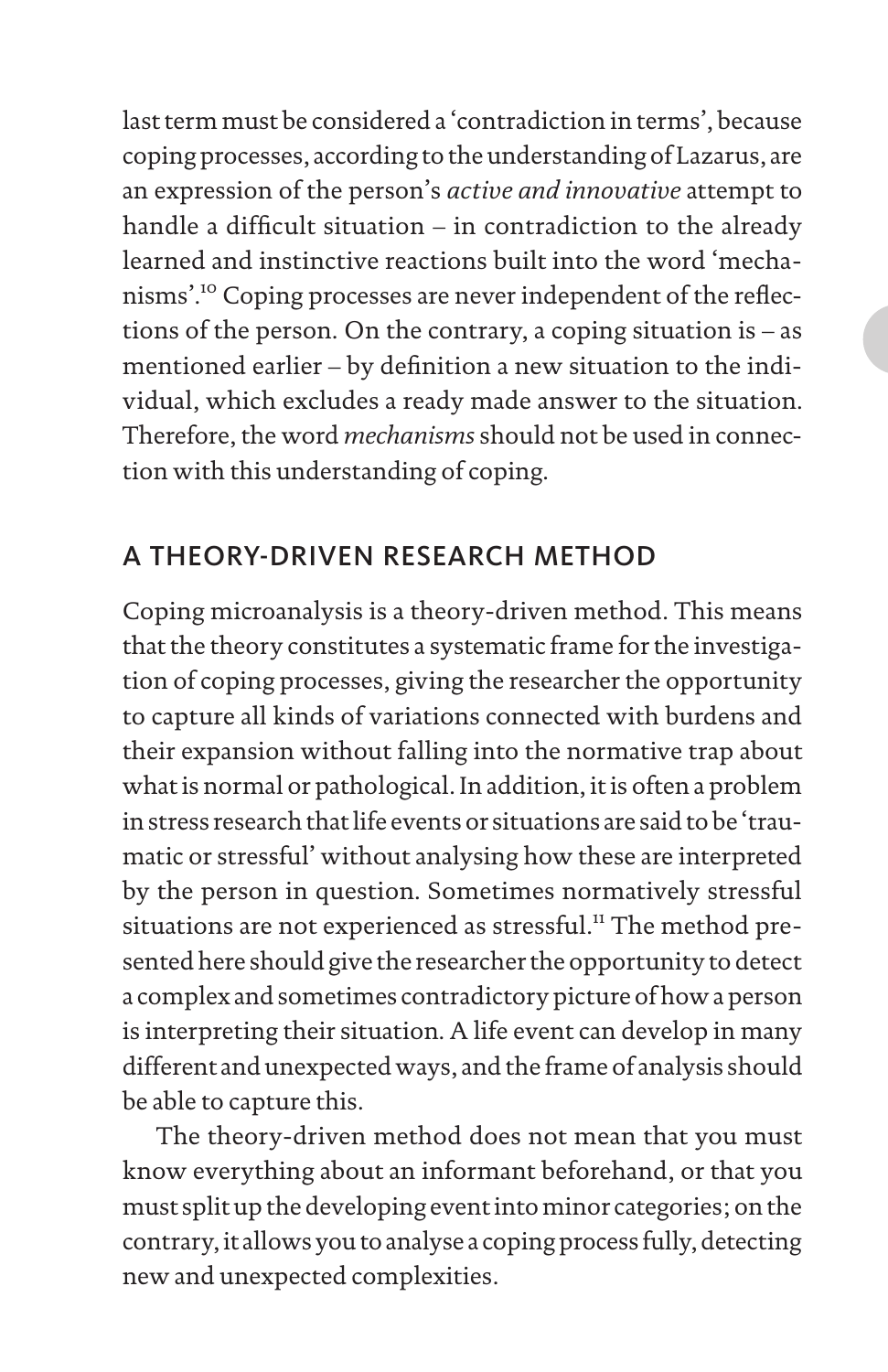The method is both the theoretical framework of the analysis and a recipe of how it may be carried out in practice. Only the high-level concepts and definitions are offered, which point to the primary variations in meanings, emotions, actions and interventions, and finally suggest relevant parameters for evaluating the results of a coping process.

The following sections will treat the fundamental elements in the theory of Lazarus, taking a high-level view to introduce the key perspectives and concepts of the method. There is, by necessity, some repetition as the new concepts will be mentioned in different contexts: first when the concept of goal hierarchy is presented and second in the overview of the whole spectrum of coping acts of which the microanalysis is composed.

Lazarus attempted to solve a number of fundamental problems in psychology, regarding not only the person–environment relationship, but also the association between cognition and emotion: what comes first? Or: which is the cause of the other? As a consequence, Lazarus' work was relevant not just to stress research, but for psychology in general. It is important to understand, however, that his theory is *not* a general theory of action; it is a theory of stress that focuses on burdensome life events and the defensive positions subjects adopt in response to them. Normally when we talk about coping we are dealing with reactive more than proactive actions. People do also, however, develop proactive activities in order to prevent unwanted things happening when this is possible.

One of the strengths of Lazarus' theory is that he avoids the classical constraints that tend to prevent researchers from identifying what is really going on. These constraints are related to the aforementioned fundamental problems in psychology. They are:

- very simple explanations of personality traits, e.g. 'hardiness' or 'resilience';
- idealistic phenomenology which neglects the environment;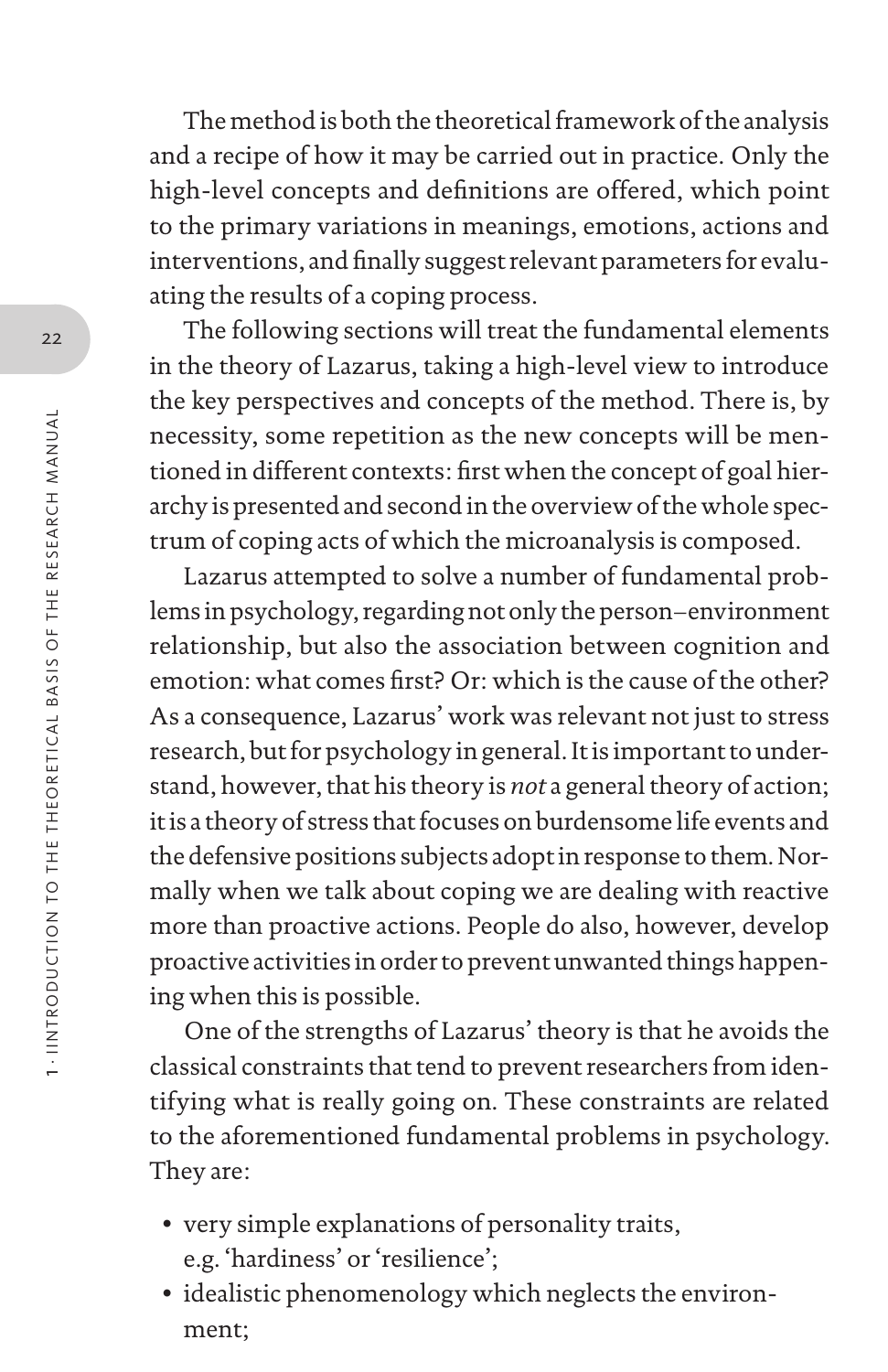- behaviouristic approaches which neglect the subject;
- normative standards for coping processes and results (seen in psychoanalysis-inspired stress theories); and
- simple causal explanations of the relationship between emotion and cognition.

Ingeniously, Lazarus transcends the borders between different psychological traditions in a reflective and undogmatic attempt to solve some of these classical problems. There is good reason that Lazarus has become one of the world's most influential researchers of stress. At the same time, it is important to understand that he developed his theory over many years, and that new elements were always being added. These new elements primarily concerned emotions and their significance.

In Lazarus' theory, the human being is an active learning agent in their changing life circumstances. This fundamental unity of analysis was in place very early (Lazarus & Launier, 1978), but it does not mean – as pointed out earlier – that we are dealing with a general theory of action. Rather, the focus is that human beings struggle with burdens of many kinds, and these are always considered as relational problems. Stress is not isolated in either the subject or the environment, but precisely in the relationship between them (Lazarus & Folkman, 1984; Munk, 1999). A reaction of stress can only appear due to a combination of an event of some kind (in the environment, in the body or in the mind) *and* an interpreting subject with something that is emotionally at stake in the situation.<sup>12</sup> This vulnerable emotional engagement or attachment is fundamental; it is only these attachments that are the objects of coping processes. That is why it is crucial to the microanalysis to detect which attachments are under pressure or lost. The succeeding events will be directed by the type of event (its objective character) and the interpretation the subject makes of it. Detecting the personal meaning of a troubling situation is key to the method, and it is thus connected to a hermeneutic or interpretative tradition of science.